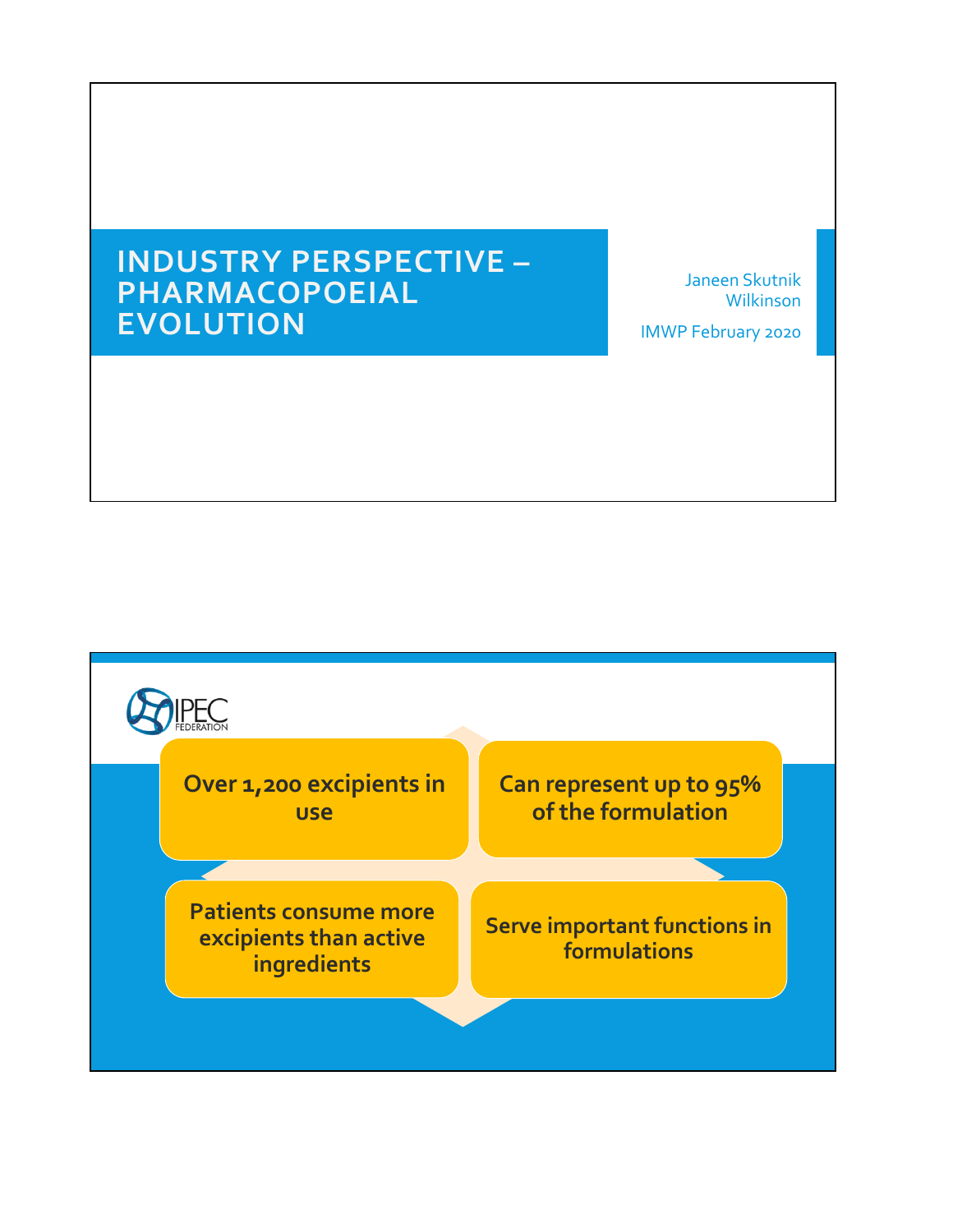

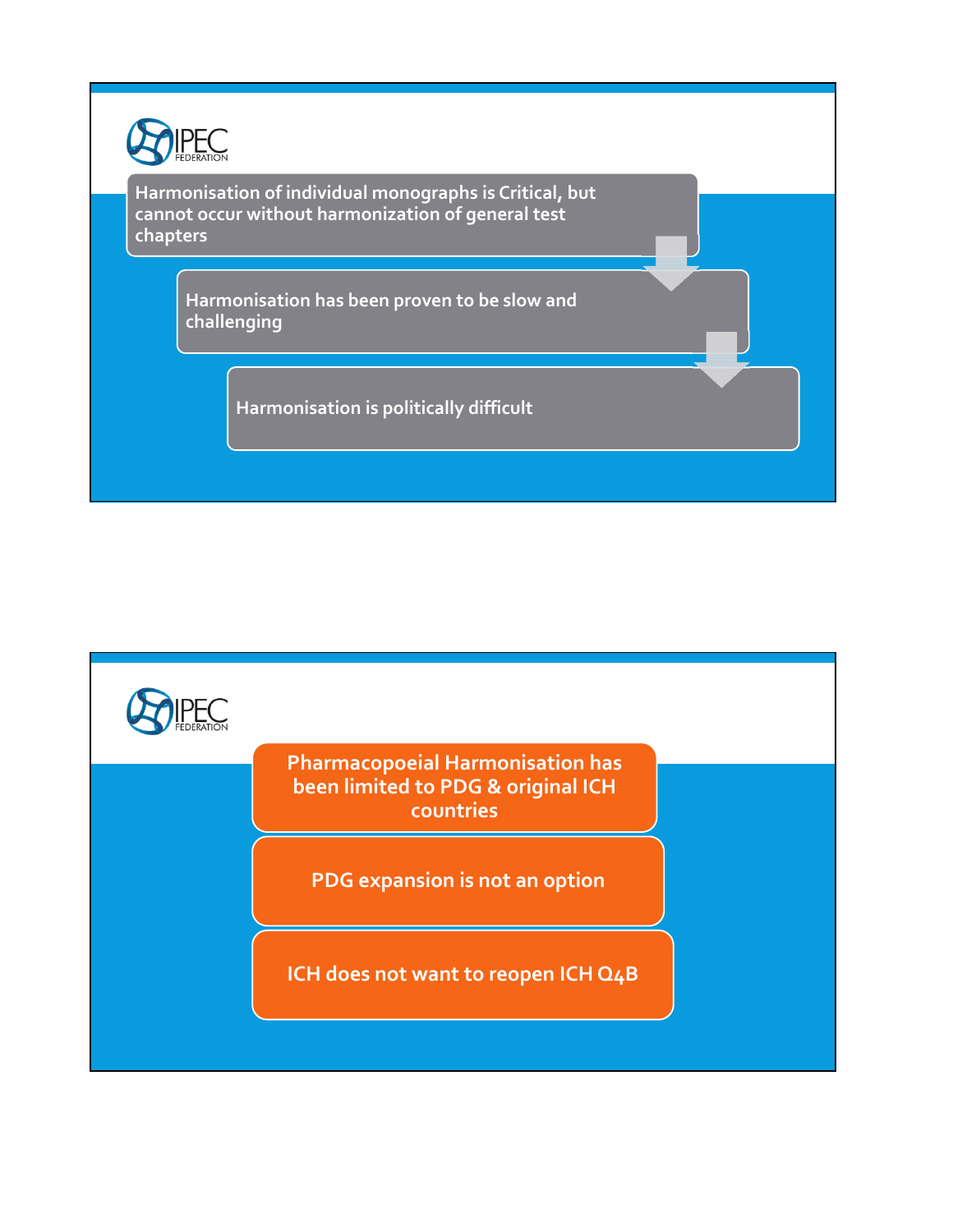## RISKS???

- Is there a true risk to patients (quality & safety) from EU or Japan visiting the USA, and then taking a medicine that was tested only to the USP requirement (or vice-versa)?
- Is there a risk on that basis alone?

# 5

### BENEFITS OF A NEW APPROACH

- Provides industry, regulators and patients with a single standard
- Coordination of resources (regulators/pharmacopoeias/industry)
- Clarity and consistency in quality testing
- Supports global filings and inspections

6

- Supports the complex supply chain
- Facilitates the procurement process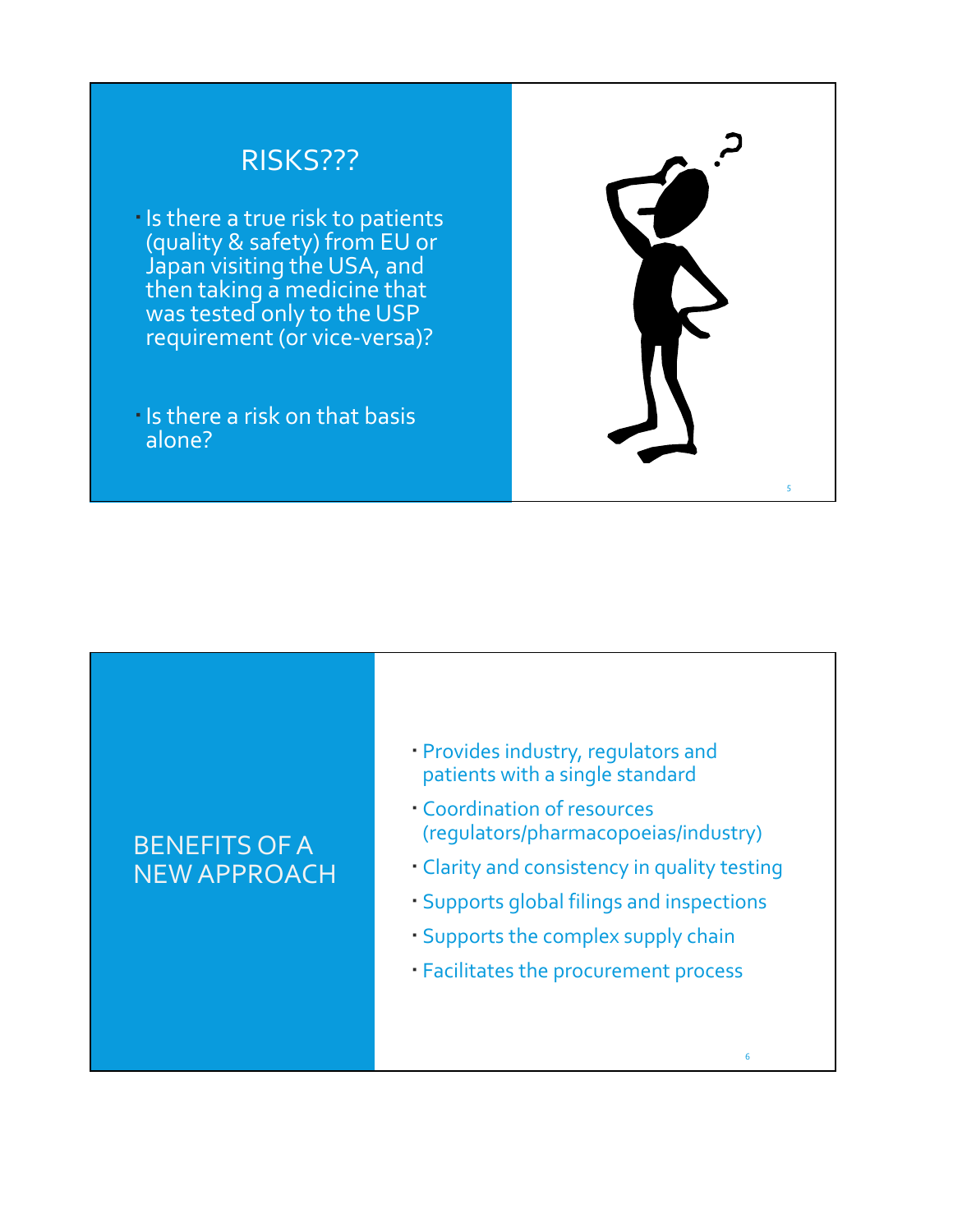

| <b>FUNCTIONAL EQUIVALENCE</b> |                      |                                                                                               |
|-------------------------------|----------------------|-----------------------------------------------------------------------------------------------|
|                               | What is it?          | • Performs the same function and provides<br>the same utility                                 |
|                               | How is it used?      | • Allows recognition of standards where they<br>are focused on public health, safety, quality |
|                               | <b>Opportunities</b> | • All compendia are focused on public health<br>and safety                                    |
|                               |                      |                                                                                               |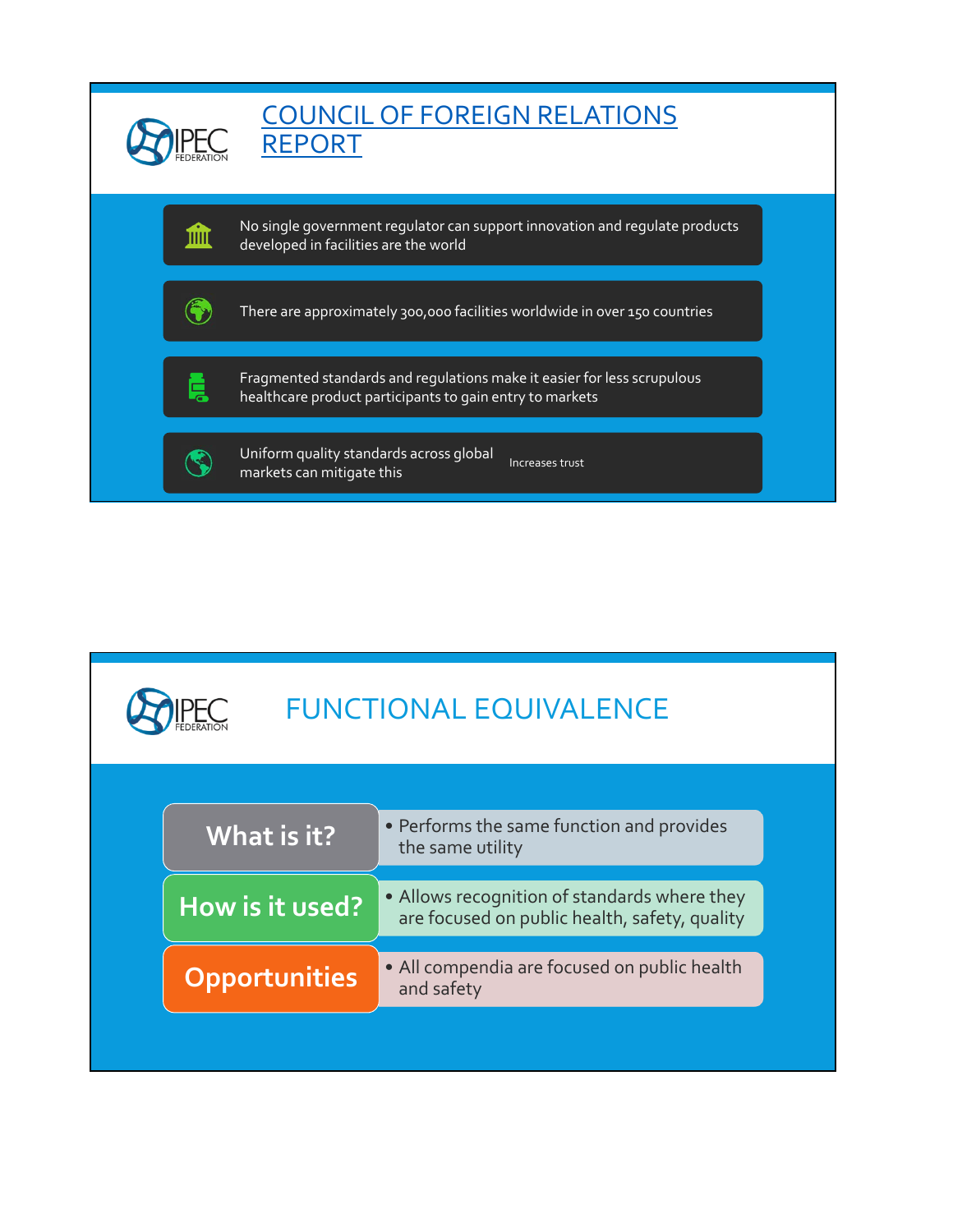